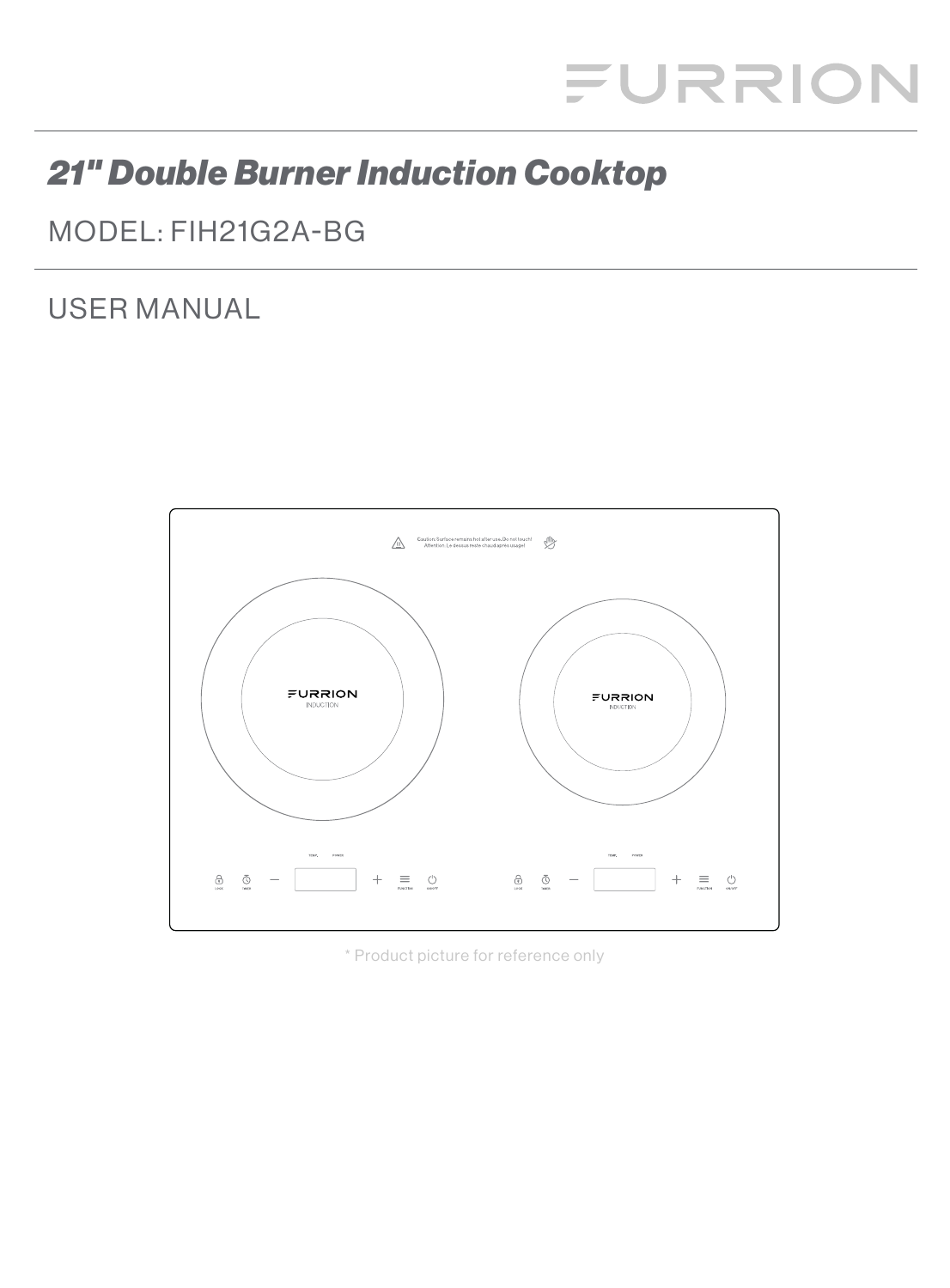Thank you for purchasing this Furrion® product. Before operating or installing, please read these instructions carefully. This user manual contains information for safe use, installation, and maintenance of the product.

Please keep this user manual in a safe place for future reference. Be sure to pass on this manual to new owners of this product.

The manufacturer does not accept responsibility for any damages due to not observing these instructions.

# **Table of Contents**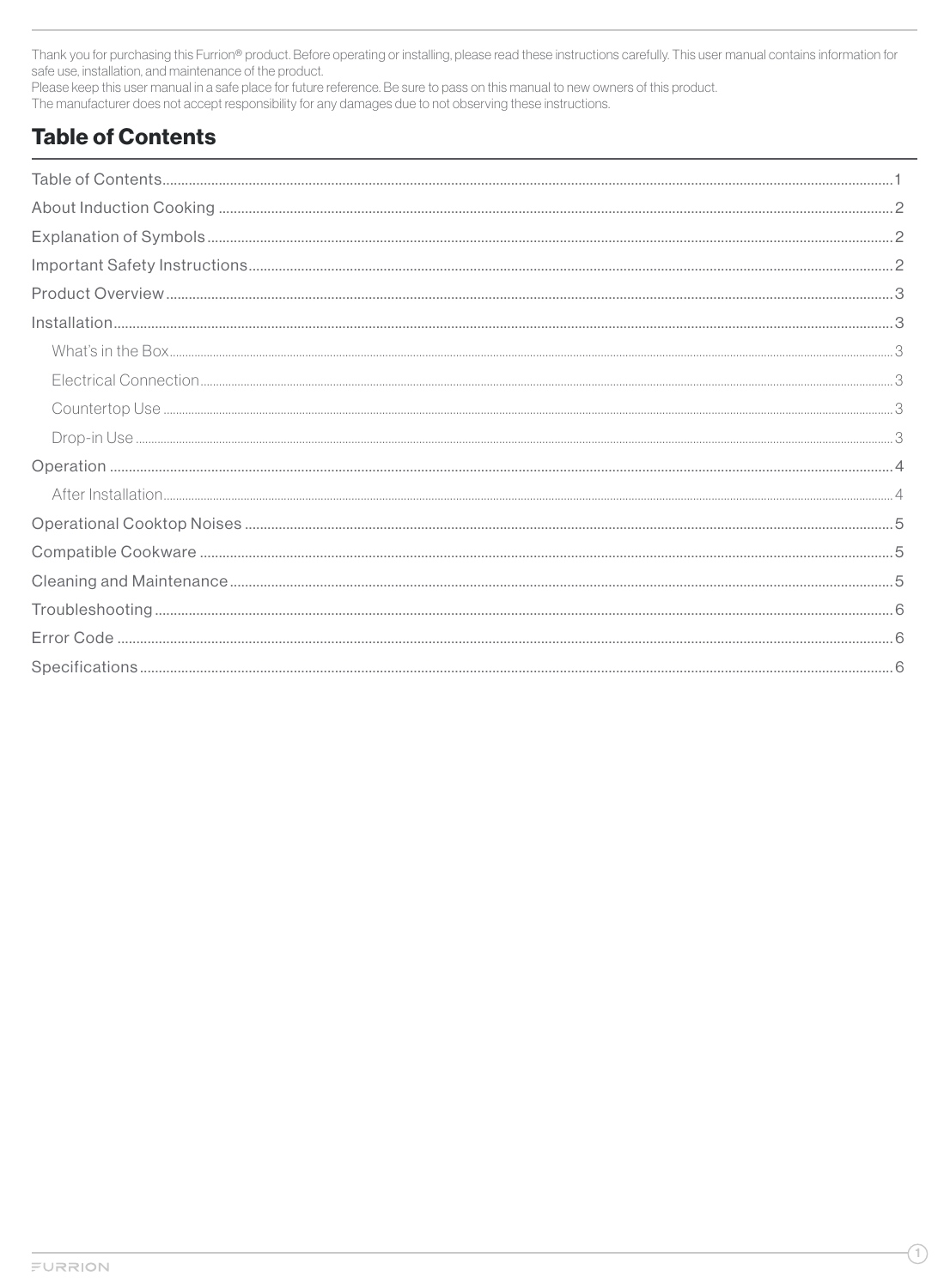# <span id="page-2-0"></span>About Induction Cooking

- Induction cooking is a safe, advanced, and efficient cooking technology. Instant heat is generated by electromagnetic induction directly at the cookware bottom, rather than indirectly through heating the glass surface. The glass becomes hot only because the cookware warms it up.
- Our induction cooktop has been tested and complies with Part 18 of the FCC Rules for ISM equipment. Product meets the FCC requirements to minimize interference with other devices.

# Explanation of Symbols

This manual has safety information and instructions to help you eliminate or reduce the risk of accidents and injuries. Always respect all safety warnings identified with these symbols. A signal word will identify safety messages and property damage messages, and will indicate the degree or level of hazard seriousness.

#### DANGER 4

Indicates an imminently hazardous situation which, if not avoided, will result in death or serious injury.

# Important Safety Instructions

- Read all instructions before using the cooktop.
- When using this electrical appliance, basic safety precautions should always be followed. For this induction cooktop, even with the built-in safety features, it is essential to observe all safety precautions.
- Installation of the appliance into a kitchen countertop and its connection to the main power and electrical supply may only be performed by a qualified technician.
- While cooking with fat or oil on the cooktop there is a risk of burning or fire; therefore, never leave the cooktop unattended at any time.
- When the cooktop is on, or after the cooktop has been turned off, do not touch outside the control panel as the surface may contain residual heat.
- To protect against electric shock, do not immerse cord plugs or cooktop in water (or other liquid).
- When using any electric appliance around children, close supervision is required.
- Do not operate any appliance with a damaged cord or plug.
- Do not cook on a broken or damaged cooktop as spillovers may penetrate surface and create a risk of electric shock.
- To avoid potential injury, do not use accessory attachments which aren't recommended by the manufacturer.
- This induction cooktop is designed for household use only.
- Do not let the cord dangle over the edge of a table or counter. Keep the cord away from hot surface.
- Do no place cooktop on or near a hot gas, electric element or in a heated oven.
- Avoid preparing food in aluminum foil or plastic containers over the hot induction heater areas.
- Do not store and temperature-sensitive objects, materials, or substances underneath the cooktop, such as detergents and sprays etc..
- To prevent accidents and achieve optimal fan ventilation, allow for sufficient space around the cooking area.
- Items with a magnetic field such as: radios, televisions, credit cards, cassette tape etc., can be affected by the cooktop.
- The marked electrical rating of the cord should be at least as great as the electrical rating on the cooktop.
- The cord should be arranged so that it will not drape over the countertop or tabletop where it can be pulled on by children or tripped over.
- Do not use with empty pans/pots.
- Do not use cooktop for use other than directed by the manufacturer.
- Wear proper apparel loose fitting or hanging garments should never be worn while using the cooktop.
- In case of cooktop failure, immediately disconnect the cooktop from the main power source and contact the manufacturer.
- Do not place metallic objects such as knives, forks, spoons, lids, cans or aluminum foil on the cooktop.
- It is important to be aware that the cooktop's surface will remain hot for a

**A** WARNING

Indicates a potentially hazardous situation which, if not avoided, could result in death or serious injury.

# **CAUTION**

Indic ates a potentially hazardous situation which, if not avoided, may result in minor or moderate personal injury, or property damage.

period of time after use.

- When possible, unplug the cooktop from the outlet when not in use and before cleaning. Allow it to cool down before per forming any maintenance or repairs.
- Clean cooktop with caution do not clean while cooktop is still hot, some cleaners produce steam or fumes if applied to a heated surface.
- Do not store items of interest to children in cabinets above the cooktop or on the backguard of a cooktop - children climbing on the cooktop to reach items may get seriously injured.
- Do not repair or replace any part of the cooktop unless specifically recommended in the manual. All other ser vices should be referred to a qualified technician.
- Use only dry potholders Moist or damp potholders on hot surfaces may result in burns from steam. Do not use a towel or other cloth.
- Use proper cookware size Choose cookware with a flat bottom large enough to cover the cooktop heating surface. The use of undersized cookware will expose a portion of the heating surface where direct contact may be made and cause serious injury. Compatible cookware is necessary to operate properly.
- **Protective liners -** Do not use aluminum foil to line induction heat areas, drip bowls or oven bottoms; except as suggested in the manual. Improper use of these liners may result in a risk of electric shock or fire.
- To reduce risk of burns, ignition of flammable materials, and spillage due to unintentional contact with cookware, the cookware handles should be turned inward and not extend over adjacent heating surface.
- Do not use steam cleaners or high pressure cleaners to clean the cooktop, as this may result in electric shock.
- Do not touch induction heater area or areas near cooktop induction heater areas may be hot even though they are dark in color. Areas near induction heater areas may become hot enough to cause burns. During and after use, do not touch, or let clothing or other materials contact the flammable contact the induction heater area or areas near the units until they have had sufficient time to cool.

NOTE: This product should not be thrown away as household waste. Instead it should be handed over to the applicable collection point for the recycling of electrical and electronic equipment. By ensuring this product is disposed of correctly, you will help prevent potential negative consequences to the environment and human health, which could otherwise be caused by inappropriate waste handling of this product. For more detailed information about recycling of this product, please contact your local city office, your household waste disposal service or the store where you purchased the product.

# SAVE THESE INSTRUCTIONS FOR FUTURE REFERENCE!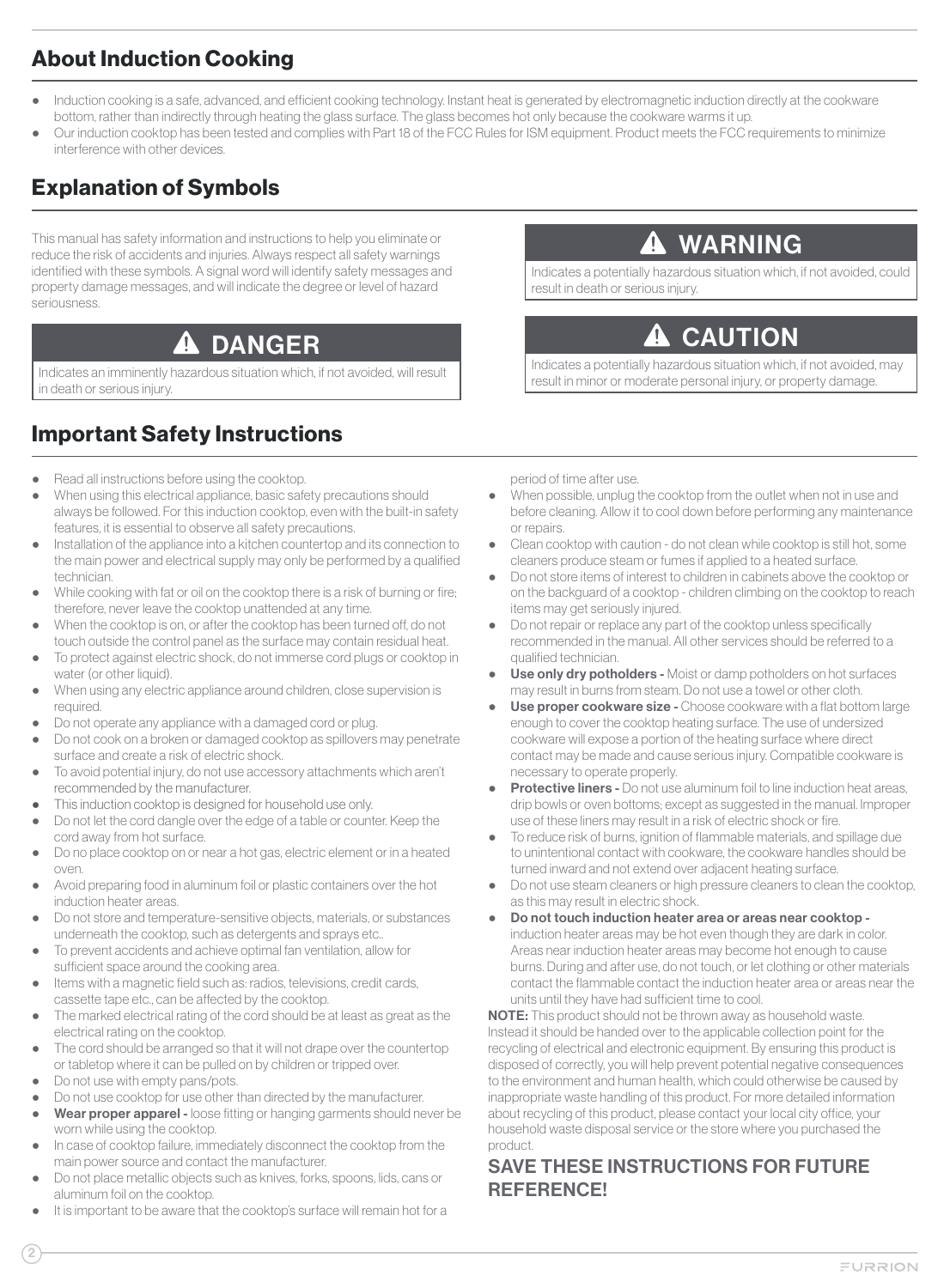# <span id="page-3-0"></span>Product Overview



# Installation

This cooktop is not user serviceable. Installation must be completed by a qualified technician.

# WARNING

Do not store or use gasoline or other flammable vapors and liquids in the vicinity of this or any other appliance. To eliminate the risk of burns or fire due to overheating, cabinets located above the induction cooktop should be avoided. If cabinet space is available, the risk can be reduced by installing a range hood that protects horizontally at a minimum of 5 inches below the bottom of the cabinets.

NOTE: All electric cooktops run off a single phase, three-wire cable, 120V/60Hz AC only electrical supply with ground. The installation should be made using wires, conduits, and fittings size in accordance with the National Electrical Code, ANSI/NFPA 70.

# What's in the Box

Make sure all the following items are included in the packaging. If any item is da maged or missing, contact your dealer.

- **Dual Induction Cooktop Body x 1**
- Rubber Foot (with screw and cover) x4
- User Manual
- **Warranty Manual**

# Electrical Connection

Connect the cooktop to a 120 volt, 60 Hz , AC only, 15 amp or 20 amp dedicated circuit. It is recommended that a separate circuit serving only the cooktop be provided.

NOTE: Induction cooktops power factor is <1. The power factor for induction heating ranges between 0.75 and 0.80. The real power would be 1800W x 0.80  $= 1440W$ 

### Countertop Use

- Find 4 rubber feet (with screw and cover) in the packaging.
- 2. Screw 4 rubber feet (with screw and cover) into the bottom of the cooktop.
- 3. Then the cooktop can be used directly on the countertop.



| <b>Item</b>    | <b>Description</b>             |
|----------------|--------------------------------|
|                | Left Induction Element         |
| $\overline{2}$ | <b>Right Induction Element</b> |
| 3 <sup>2</sup> | Ceramic Glass                  |
| $\overline{4}$ | Left Control Panel             |
| 5 <sup>2</sup> | <b>Right Control Panel</b>     |
| $6^{\circ}$    | Child Safety Lock              |
| $\overline{7}$ | Timer                          |
| 8 <sup>1</sup> | Lower Heat Level               |
| 9 <sup>1</sup> | Power or Temperature Indicator |
| (10)           | Raise Heat Level               |
| 11)            | <b>Function Selection</b>      |
|                | On / Off                       |

NOTE: The illustration may look different from actual product.

### Drop-in Use

### Before Installing the Induction Cooktop

- 1. Ensure that cooktop is turned off.
- 2 . Visually inspect the cooktop for damage. Make sure all cooktop screws are tightened.

### Induction Cooktop Installation

- 1. Cut an opening in the counter surface. Refer to the drawings on the following pages for appropriate dimensions and follow these instructions:
	- Select heat-resistant table material to avoid damage caused by heat radiation.
	- Ensure that the underside of the induction cooktop is well ventilated and the air inlet is not blocked.
	- The distance between the cooktop and any cupboard above the cooktop should be at least 30" ( 762mm).
- 2. After cutting the opening, remove any shavings or other loose material that may interfere with the appliance's operation.
- 3. Place the cooktop into the countertop cutout.
- 4. Plug the power cord into the dedicated grounded electrical outlet. NOTE:
	- Do not seal the cooktop to the countertop. The cooktop may be removed if service is necessary.
	- For unframed installation, adhere foam strip to the outer edge of the glass
	- For installation into an RV, apply butyl tape instead of the supplied foam tape. Butly tape will provide adequate adhesion and still allow for removal if the unit needs to be ser viced.



| <b>Dimensions</b> |                                                                |                  |                   |                  |  |  |  |  |  |
|-------------------|----------------------------------------------------------------|------------------|-------------------|------------------|--|--|--|--|--|
|                   |                                                                |                  |                   | F                |  |  |  |  |  |
| Min. 13%" (340mm) | Min. 19%" (492mm)<br>Max. 1334" (350mm)   Max. 1911/6" (500mm) | Min 2"<br>(51mm) | Min 2½"<br>(64mm) | Min 2"<br>(51mm) |  |  |  |  |  |

NOTE: Dimensions C and E are the distance to the combustible materials from the edge of the cutout.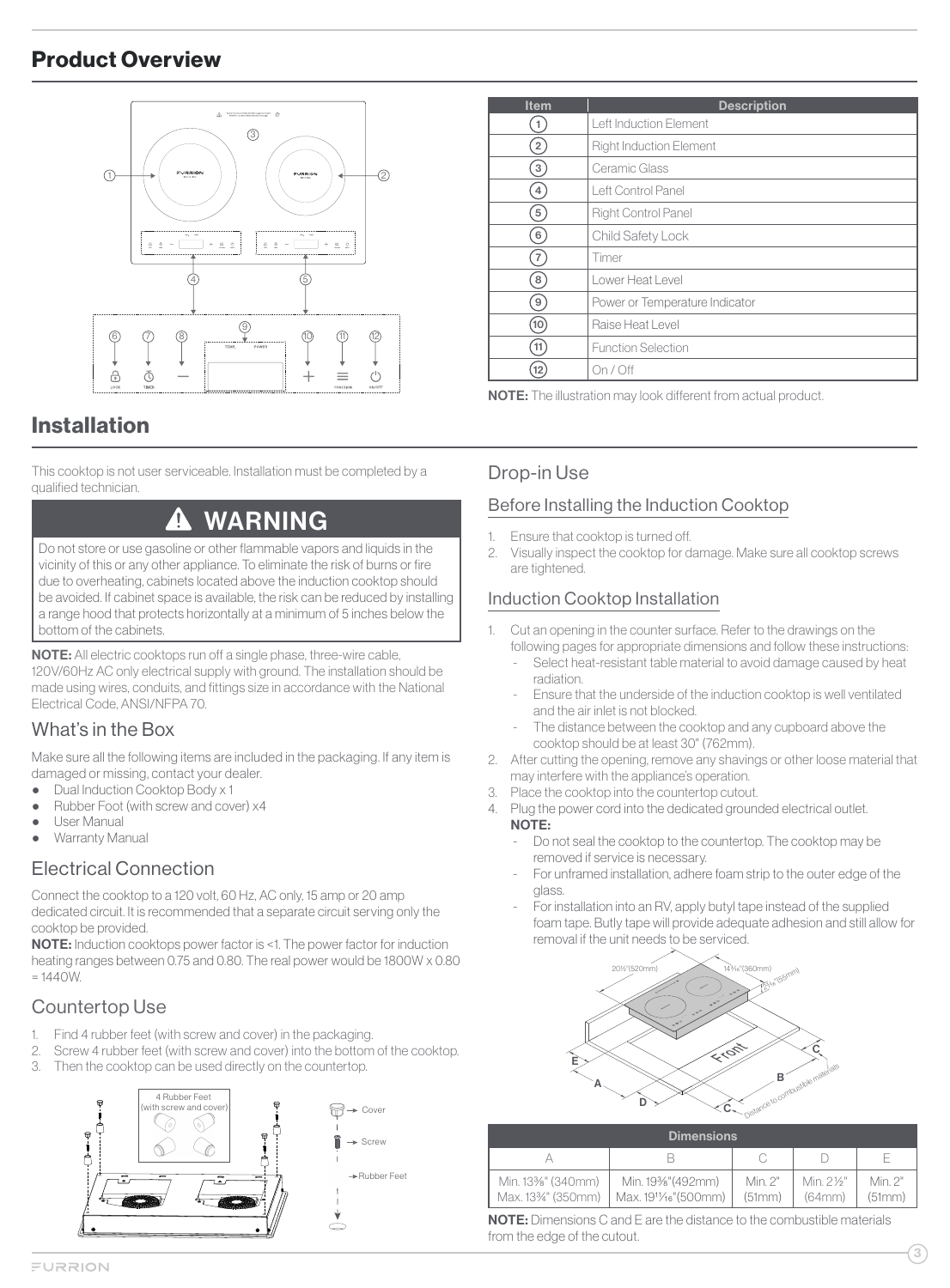<span id="page-4-0"></span>

| <b>Operation</b> |  |
|------------------|--|
|------------------|--|

- This cooktop will get hot while in use and will remain hot for a while after use.
- Never heat empty cookware. This can damage both the cookware and the cooktop.
- Remember to turn off the cooktop after use.
- Keep the cooktop away from a gas range or other heat source. If the surrounding temperature is too hot, the cooktop will stop heating.
- Make sure to wipe off water from the bottom of the cookware before using.

### Standby Mode

Upon powering on the cooktop, the induction cooktop will emit a "beep" sound once, and all the LEDs on the cooktop will blink once, indicating the cooktop has entered into the Standby Mode.

### Child Safety Lock

- Child Safety Lock activated only when the cooktop is in standby mode. Child Safety Lock prevents activation of any key, except for LOCK ( $\bigcap$ ), so you must deactivate the Control Lock first, then touch  $ON/OFF$  ( $\langle \cdot \rangle$ ) to turn on the cooktop.
- Child Safety Lock can be activated when the cooktop is in use: Child Safety Lock prevents activation of any key, except for the **ON/OFF** and Lock keys.
- **To lock:** Touch **LOCK** ( $\bigodot$ ) and hold for 3 seconds, a "beep" will sound and the indicator light above **LOCK** ( $\bigcap$ ) will be lit up.
- To Unlock: Touch LOCK ( $\bigodot$ ) and hold for 3 seconds, a beep will sound, the indicator light will be turned off.

### Ready Mode

In standby mode, press  $ON/OFF$  ( $\circlearrowleft$ ) to turn on the cooktop, a "beep" sound will be emitted and the ON/OFF indicator will be blinking indicating that the cooktop is ready to use.

NOTE: The cooktop will return to standby mode automatically if it has been idle for 60 seconds.

# Turn Off the Cooktop

#### 71 CAUTION

Do not unplug the power cord from the electrical outlet until the fan has stopped after using the cooktop.

When cooking has finished, press the **ON/OFF**  $(')$  to turn off the cooktop. The ON/OFF indicator will be turned off and the cooktop will go into standby mode. NOTE: The fan may run for up to a minute to avoid heat built-up.

| <b>Overall Dimensions</b>            |                                                                     |  |  |  |  |  |
|--------------------------------------|---------------------------------------------------------------------|--|--|--|--|--|
| <b>Product Dimension (W x H x D)</b> | 201/2 x 23/16 x 143/16" (520 x 55 x 360mm)                          |  |  |  |  |  |
| <b>Cut-out Height Clearance</b>      | Min. 51/ <sub>8</sub> " (132mm)                                     |  |  |  |  |  |
| Cut-out Dimension (W x D)            | Min. 19% x 13%" (492 x 340mm)<br>Max. 1911/16 x 1334" (500 x 350mm) |  |  |  |  |  |

### After Installation

- 1. Remove all the stickers and items from the top of the cooktop surface.
- 2. Clean cooktop before use. Dry with a soft cloth. See **Cleaning and** Maintenance for reference.
- 3. Read the **Operation** section before use.
- 4. Turn on the power to the cooktop.
- 5. Verify all functions work properly.

NOTE: If the cooktop does not work properly, please check that the circuit breaker is not tripped. See **Troubleshooting** for more information. If you cannot not solve the problem by yourself, please call us for assistance or service.

### Cooking Mode

In Ready mode, press  $\textrm{FUNCTION} (\equiv)$  to switch between Power and Temp. cooking mode.

Power Mode: Cook by setting power level.

In Ready Mode, press  $\mathsf{FUNCTION}\left(\equiv\right)$  to switch to Power Level cooking ("Power ") mode. The "Power " indic ator will light up and the digital display shows "900" as default indicating the cooktop is in the power level setting mode. Press "+" or "-" to adjust to the desired power level.

#### Available Power Level Setting:

| Level<br><b>IPower</b> |      |                                 |  |  |                                                    |  |
|------------------------|------|---------------------------------|--|--|----------------------------------------------------|--|
| <b>Right 1300W</b>     | 300W | 1500W 1700W 1900W 11100W 11300W |  |  |                                                    |  |
| <b>Left 1800W</b>      | 300W |                                 |  |  | 500W   700W   900W   1100W   1300W   1500W   1800W |  |

#### **Temp Mode:** Cook by setting temperature level.

In Ready Mode, press  $FUNCTION \nvert \equiv$  to switch to "Temp" mode. The "Temp" indicator will light up and the digital display shows "460F" as default indicating the cooktop has entered in the temperature setting mode. Press "+" or "-" key to adjust to the desired temperature level.

#### Available Temperature Levels:

| 120°F | 150°F  180°F  210°F  260°F   300°F  360°F  420°F |  |  |  | $1460^{\circ}F$ |
|-------|--------------------------------------------------|--|--|--|-----------------|
|       |                                                  |  |  |  |                 |

#### NOTE:

- The cooktop can be used continuously for 2 hours and then will shut off automatic ally. If using the integrated timer with either the Power Mode or Temperature Mode function, the cooktop maximum time is 2 hours and 59 minutes and will shut off automatically.
- This cooktop is designed to prevent parching. It might shut off automatically while this cooktop is used for frying, stir-frying, grilling and other high temperature cooking situations. If one cooktop is turned on at Temp. cooking mode, the max power setting on another cooktop is set to Level 4 (900W) in Power cooking mode.

### Power Sharing

The cooktops are designed to share the total max power. When both cooktops are turned on, the maximum power any one of cooktops can reach is 1300W, and the total power of the two cooktops can not exceed 1800W.

#### For Example

- If one cooktop is set at 1100W, the power of the other cooktop will automatically be reduced to a maximum of 700W.
- If only one cooktop is turned on, that cooktop could reach its maximum power level – the left burner is 1800W and the right cooktop is 1300W.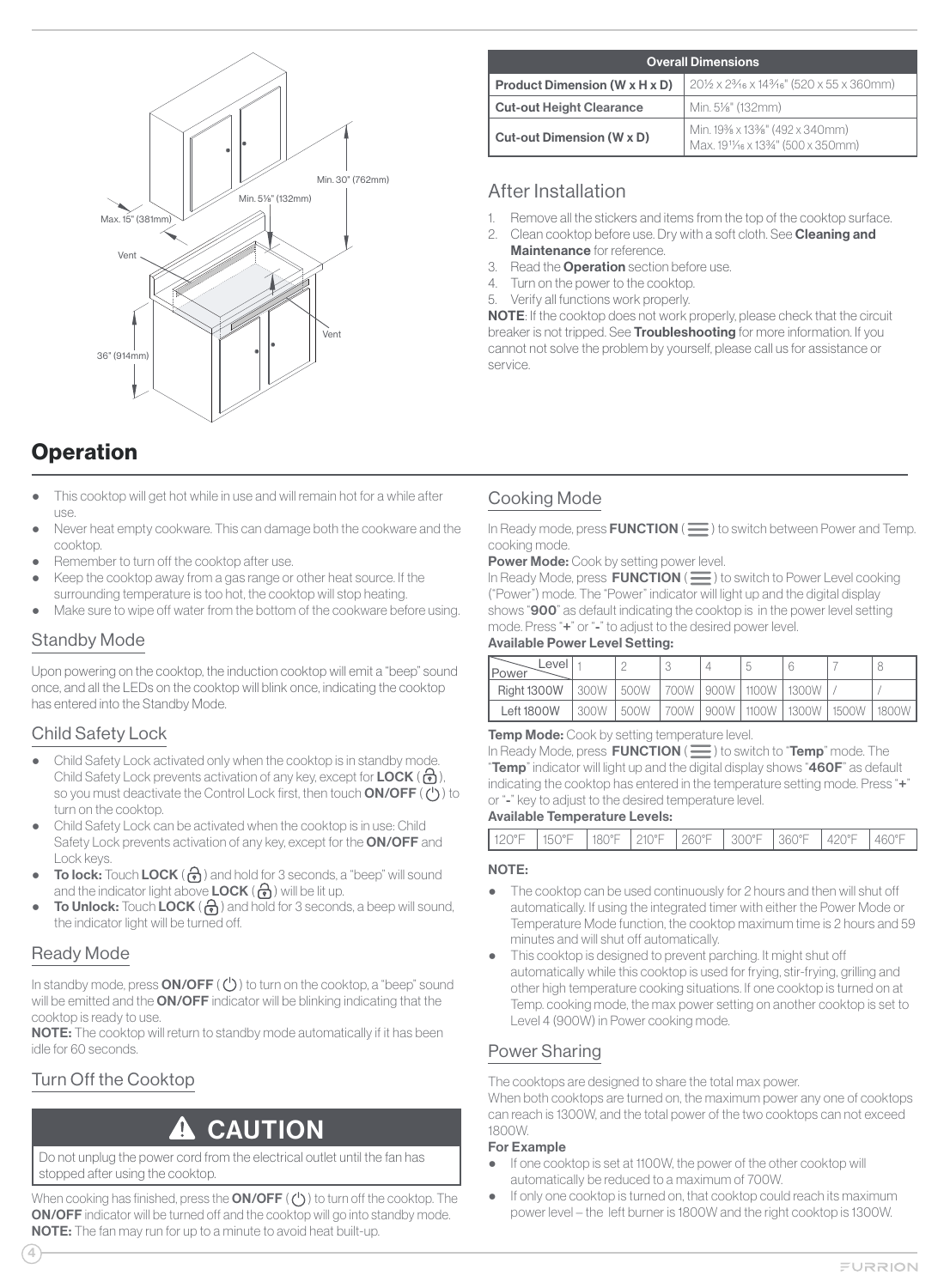# <span id="page-5-0"></span>Timer Setting

The timer setting function is only available when either the "Temp" mode or the "Power" mode is on. The timer setting ranges from 1 minute to 2 hours and 59 minutes.

Use "+" or "-" to set the timer. A short key press to set at 1-minute level and a long key press to set at 10-minute level.

- In Power or Temp. cooking mode, press **TIMER** ( $\overline{\mathbb{Q}}$ ) to set timer. The timer indicator will blink and the digital display will show blinking "0:00".
- Press "+" or "-" to set the hour to desired level, then press **TIMER** ( $\overline{Q}$ ) to confirm the hour setting.

# Operational Cooktop Noises

When the cooktop is in use, the fan may be running to dissipate heat and emitting a soft-sounding cooling fan sound. What can sometimes produce sound with induction cooking is not the induction equipment but the cookware itself. Slight sounds may be produced by different types of cookware. Some of the possible causes include:

• Light weight cookware may vibrate and produce noise. Heavy weight quality cookware is recommended.

# Compatible Cookware

### Proper Cookware

Flat-bottom pots or pans with diameter from 434" to 107%" (120 to 275mm) made from the following:



Optimally the cookware will have this induction image on the retail box.

# Cleaning and Maintenance

Please follow these directions along with Important Safety steps for cleaning. Use a ceramic glass cleaner on the glass cooktop and follow these steps:

- 1. Before using the cooktop for the first time, clean the glass top
- 2. Shake the cleaning solution well. Apply a few drops of ceramic glass cleaner directly to the cooktop.
- 3. Use ceramic glass cleaner when the cooktop is cool after each use, it will help keep the cooktop looking new.
- 4. Use a paper towel or a soft cleaning pad on the ceramic surface to clean the entire cooktop surface.
- 5. Use a dry cloth or paper towel to remove all cleaning residue. No need to rinse. Never run the cooktop under water.

# Model and Serial Number Location

- The serial plate is located under the cooktop.
- When ordering parts or making inquiries about your cooktop, be sure to include the model and serial numbers.



Induction

• Press TIMER  $(\bar{Q})$  again, the minute number will blink. Press "+" or "-" to set the minute to desired level, press  $TIMER(\overline{Q})$  again to confirm the minute setting.

NOTE: The hour/minute setting will be confirmed automatically after 10 seconds without any operation.

- Once the timer is set, the digital display will show the remaining cooking time and cooking power/temperature alternatively. When the count down ends, a "beep" sound will be emitted and the cooktop will be turned off automatically.
- To cancel the timer, press TIMER ( $\overline{O}$ ), use the "+" or "-" to adjust the time to read "0:00". The timer indicator will blink for 10 seconds and then the display will turn off..
- Cookware with irregular or warped bottoms may produce noise while cooking caused by vibration.
- A "Cracking" noise may be heard if the cookware base is made of layer of different material.
- A low "humming" noise occurs when cooking, which is normal particularly at high power settings.
- Loose-fitting handles on cookware, typically when riveted on, can vibrate slightly.

### Improper Cookware

Pots or pans with or made of the following CANNOT be used on your cooktop:

- Non-magnetic stainless steel Bottom measuring less than 43/4" (120mm)
- Pot with stands
- Heat resistant glass
- Ceramic container
- Copper
- Aluminum

If you are unsure about the usability of your cookware, simply take a magnet (such as one on your refrigerator) and hold it under the bottom of your pot or pan. If the magnet sticks, the cookware can be used on the induction cooktop.

# Hot Surface Indicator

The cooking surface may remain hot for some time even after the cooktop has been turned off. An " $H$ " will be shown in the LED display indicating that the surface is hot. Wait until the " $H$ " has disappeared and then start the cleaning.

### Cleaning Burned on Residue

#### **AN** WARNING

Damage to the glass surface may occur if you use scrub pads or any other type of abrasive cleaning materials.

NOTE: DO NOT use the cooktop until it has been thoroughly cleaned. 1. Allow the cooktop to cool.

- 2. Spread a few drops of the ceramic glass cleaner on the burned residue area .
- 3. Using the ceramic glass cleaning pad, rub the residue area , applying pressure as needed.
- 4. If any residue remains, repeat the steps listed above.
- 5. For additional protection, after all residue has been removed, polish the entire surface with the ceramic glass cleaner and a paper towel.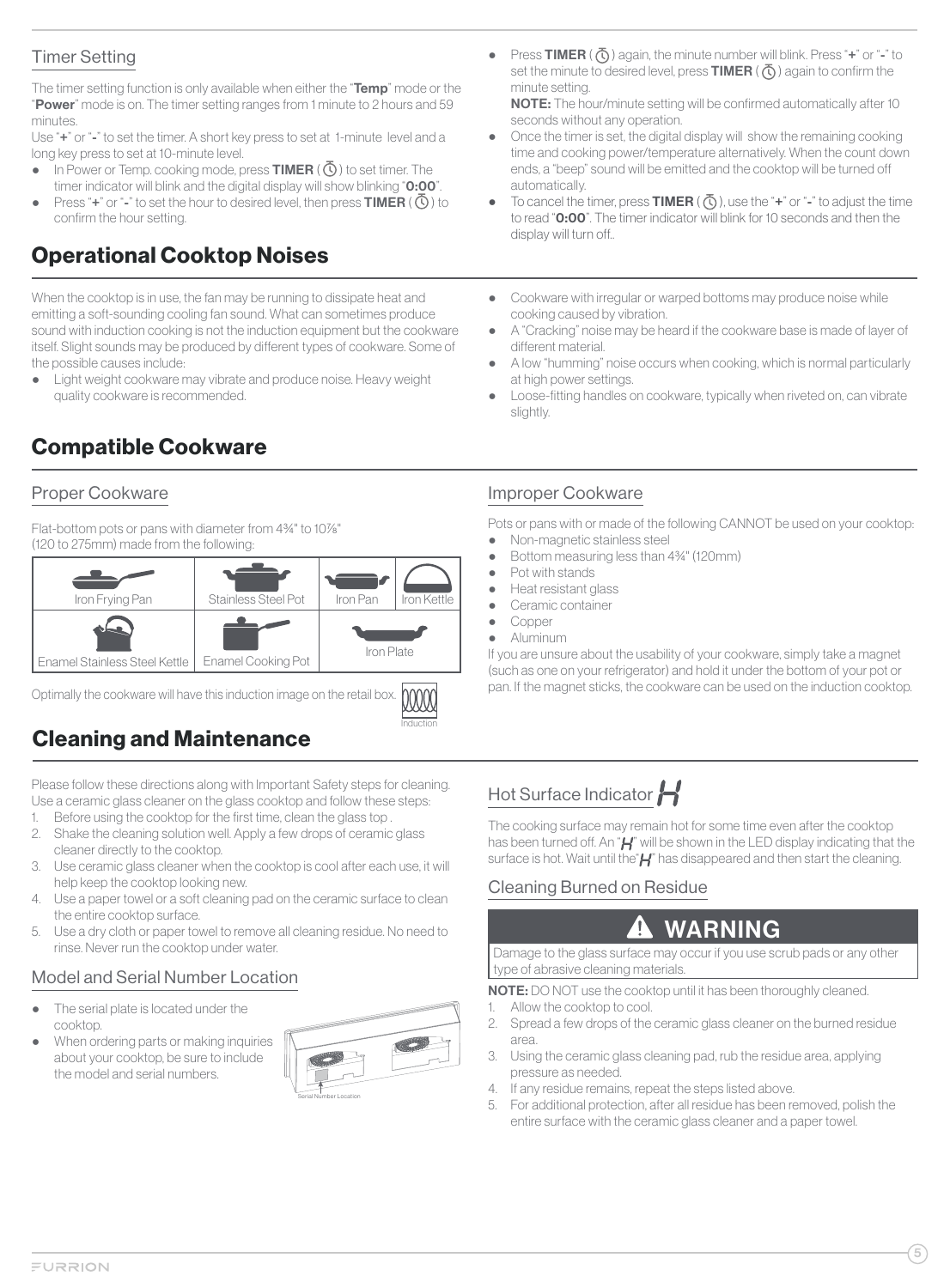### <span id="page-6-0"></span>Cleaning Heavy Burned - on Residue

- 1. Allow the cooktop to cool.
- 2. Use a single-edge razor blade scraper approximately at a 45 degree angle against the glass surface and scrape off the residue. After scrapping off the residue, apply a few drops of the ceramic glass cleaner on the entire burned residue area . Use the cleaning pad to remove any remaining residue.
- 3. For additional protection, after all residue has been removed, polish the entire surface with the ceramic glass cleaner and a paper towel.

# Troubleshooting

If the display shows following problems, please refer to this sheet for a potential solution.

#### Problems | Possible Cause | Possible Cause | Solutions Cooktop does not work.  $\begin{vmatrix} \bullet & \text{Cooktop controls are locked} \\ \bullet & \text{Cooktop controls are locked} \end{vmatrix}$ Power outage. ● Make sure Lock mode is turned off.<br>● Check house lights to confirm powe Check house lights to confirm power outage. ● Contact manufacturer. Cooktop does not heat. ● No cookware or Improper cookware placement on the induction heater areas. ● Incorrect cookware size for the selected induction heater areas. Cookware Is not properly resting on induction heater areas. Incorrect induction heater areas selected. No power to cooktop. ● Make sure that the cookware is centered on the induction heater areas, and that cookware is also of correct type for Induction cooking. See Compatible Cookware section. • The bottom of the cookware must be large enough to cover induction heater areas. Cookware bottoms must be flat and centered on the induction heater areas. ● Make sure the correct control is ON for the induction heater areas being used. ● See "Cooktop does not work" above. Cooktop turns off while cooking. ● Cooktop Internal heat sensor has detected high temperature inside the cooktop, activating automatic shut off. Liquid or object on the controls area. ● Make sure the cooktop vents are not blocked. ● The cooktop features an automatic shutoff feature that turns off the entire cooktop if any induction heater areas has been on continuously for 2 hours. The cooktop control panel may register liquids or objects obstructing the panel, which can cause the cooktop to shut off. Clean up spills or remove objects and restart the cooktop. The fans keep running for one minute after the cooktop has be switched off.  $\bullet$  The electronics are cooling down.  $\bullet$  This is a normal occurrence. Power sharing. <br>
<br>
Power sharing.

when two neating zones are turned on, will create **example.** See **Power Sharing** section.

# Error Code

If the digital display shows an error code, please refer to this sheet for a potential solution.

| <b>Error Code</b> |           | <b>Solutions</b>                                                                                                                                                                                                                                                                                               |
|-------------------|-----------|----------------------------------------------------------------------------------------------------------------------------------------------------------------------------------------------------------------------------------------------------------------------------------------------------------------|
| E <sub>0</sub>    | ٠         | Turn off cooktop to allow the cooktop to cool. Restart cooktop.                                                                                                                                                                                                                                                |
| E <sub>1</sub>    | ٠         | Make sure that the cookware is centered on the induction heater areas, and that it is also induction compatible. See Compatible Cookware section.                                                                                                                                                              |
| E <sub>2</sub>    | $\bullet$ | If the voltage of the power supplied to the cooktop is too low, it cannot operate properly and will show this error code. This may be caused by reduced<br>voltage being supplied to the house circuit. If connections are correct and the supplied voltage returns to normal, the code will disappear.        |
| E <sub>3</sub>    | ٠         | If the voltage of the power supplied to the cooktop is too high, It cannot operate properly and will show this error code. This may be caused by<br>increased voltage being supplied to the house circuit. If the connections are correct and the supplied voltage returns to normal, the code will disappear. |
| E7, E8<br>E9, EE  | $\bullet$ | An internal fault has been detected. To reset the cooktop, turn the cooktop off and unplug the cooktop from the electrical outlet or turn off the circuit<br>breaker for 30 seconds. Reconnect power and turn the cooktop back on. If the error message is still being displayed, call for service.            |

# **Specifications**

| <b>Specifications</b> |                               |  |  |  |  |
|-----------------------|-------------------------------|--|--|--|--|
| Voltage (Volts)       | 120                           |  |  |  |  |
| Frequency (Hz)        | 60                            |  |  |  |  |
| Total Power (Watts)   | 1800                          |  |  |  |  |
| 'imer                 | 1 minute to 2 hour 59 minutes |  |  |  |  |

| <b>Specifications</b>         |          |  |  |  |  |
|-------------------------------|----------|--|--|--|--|
| <b>Temperature Settings</b>   | 9 levels |  |  |  |  |
| <b>Power Settings</b>         | 8 levels |  |  |  |  |
| <b>Elements</b>               |          |  |  |  |  |
| <b>Left Induction Heater</b>  | 1800W    |  |  |  |  |
| <b>Right Induction Heater</b> | 1300W    |  |  |  |  |

### Metal Marks and Scratches

Be careful not to slide pots or pans across the cooktop surface. It will leave behind metal markings.

Use the ceramic glass cleaner along with the cleaning pad to remove these marks.

Any mark should be removed immediately to avoid permanent discoloration. NOTE: If there are cracks or indentations on the glass surface, the cooktop glass will have to be replaced. Contact the manufacturer for assistance.